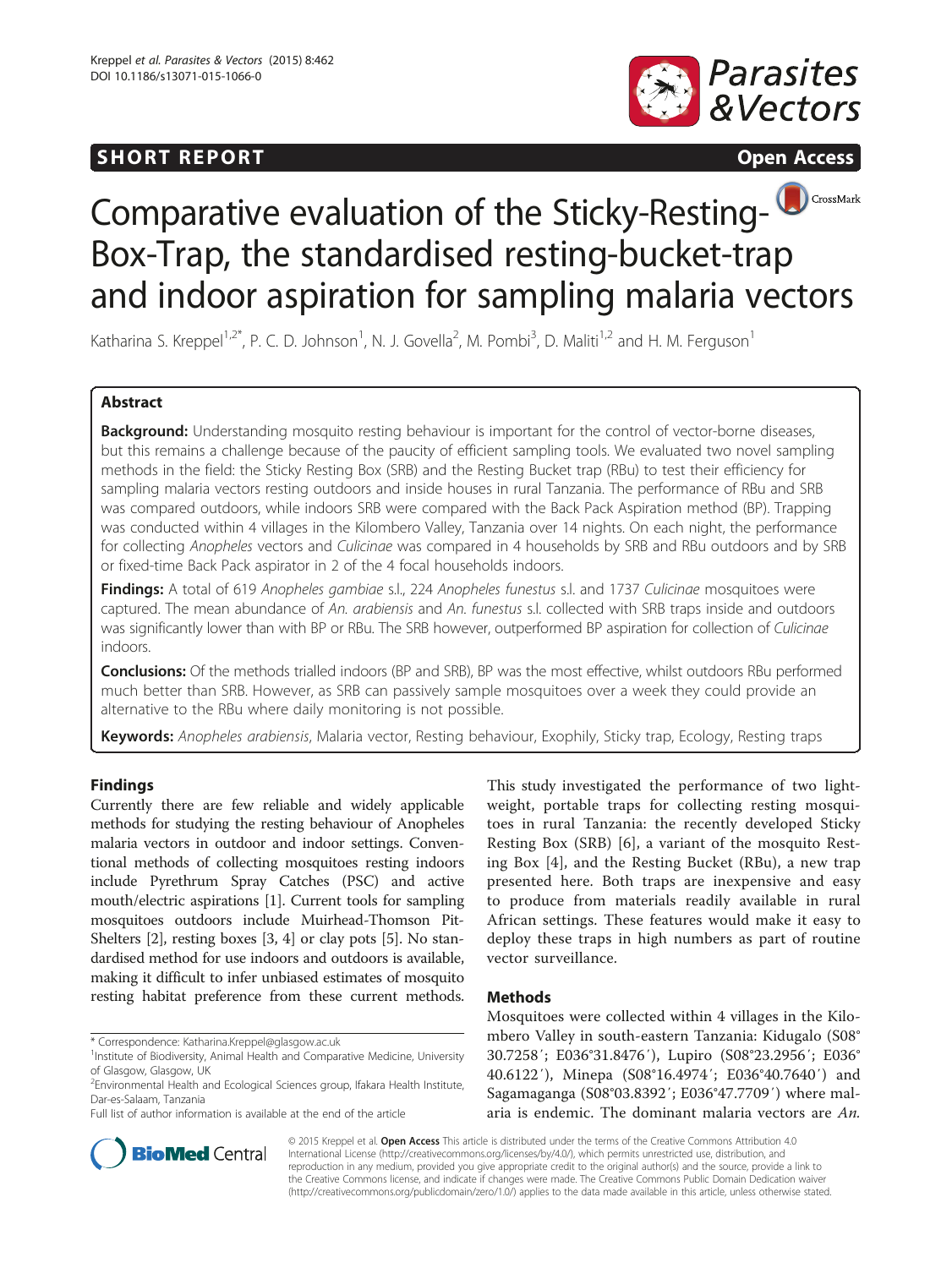arabiensis and An. funestus s.l. Trapping of resting mosquitoes was conducted indoors and outdoors at 4 households in each village over 14 nights between August and September 2012, coincident with the end of the dry season. In each village, the owner of a randomly selected house based on a 2012 IHI DSS census list and owners of 3 neighbouring houses (100–200 m distance) were asked to partake.

The SRB trap is - as described in Pombi et al. [[6\]](#page-4-0) - a rectangular wooden box, lined with black cotton cloth inside on top of which glue covered acetate sheets are attached to trap mosquitoes that enter to rest (Fig. 1a and b). During trapping it was placed on its side, and partially opened on one end to allow mosquitoes to enter. The other outdoor trap used was the RBu (Fig. 1c) made from a standard 20 l plastic bucket (290 mm diameter opening and 390 mm deep) also lined with black cotton fabric, and set by placing it on its side with the opening facing a house. Inside both traps a wet cloth was placed to increase humidity. Within the desired 5 m distance range from households, outdoor traps were positioned facing the house in relatively shady areas, ideally next to or under vegetation. Each night two SRBs and three RBus per household per village were set up outdoors. SRB traps were also used to trap mosquitoes resting indoors, with one trap being placed on the floor in the sleeping room or its entrance area. Indoor resting

mosquitoes were also collected by sweeping a CDC Back Pack aspirator (BP, Model 1412, John Hock, Florida USA, Fig. 1d [\[7\]](#page-4-0)) over the walls and ceiling of sleeping rooms for a 10 min period. All SRB and RBu traps were set at dusk. All SRB and RBu were checked and indoor BP aspiration conducted between 6.00-8.00 am the next morning. Mosquitoes resting inside RBus were collected using a CDC backpack aspirator and aspirating for 10–20 s at the open end of the bucket. Whilst only the mosquitoes resting inside RBu and SRB or on walls at the time of sampling would be collected, the sticky lining of the SRB meant that any mosquito resting in the trap during the preceding 12 h should have been caught.

All trap types were tested on all nights of the study. However, the two indoor collections per house per night (BP and SRB) could not be compared simultaneously in the same house because of their potential competition for mosquitoes within the same room. Consequently a modified Latin-square design was used in which only one indoor trapping method was used per house per day. On each night, one SRB was placed in a sleeping room of 2 houses, whilst BP aspiration was conducted in the remaining two. Over successive nights, trapping methods and collectors were rotated through households.

All mosquitoes caught were morphologically identified to genera [\[8](#page-4-0)] and a subset of those identified as belonging to the An. gambiae s.l. species group ( $n = 285, 46$  % of the



cloth b) Sticky Resting Box trap opened with six A4 acetate sheets covered in glue c) Resting Bucket trap made from a standard 20 l plastic bucket, lined with black cloth, aspirated by CDC backpack aspirator d) Standard battery-powered CDC Back pack aspirator (Model 1412, John Hock, Florida USA)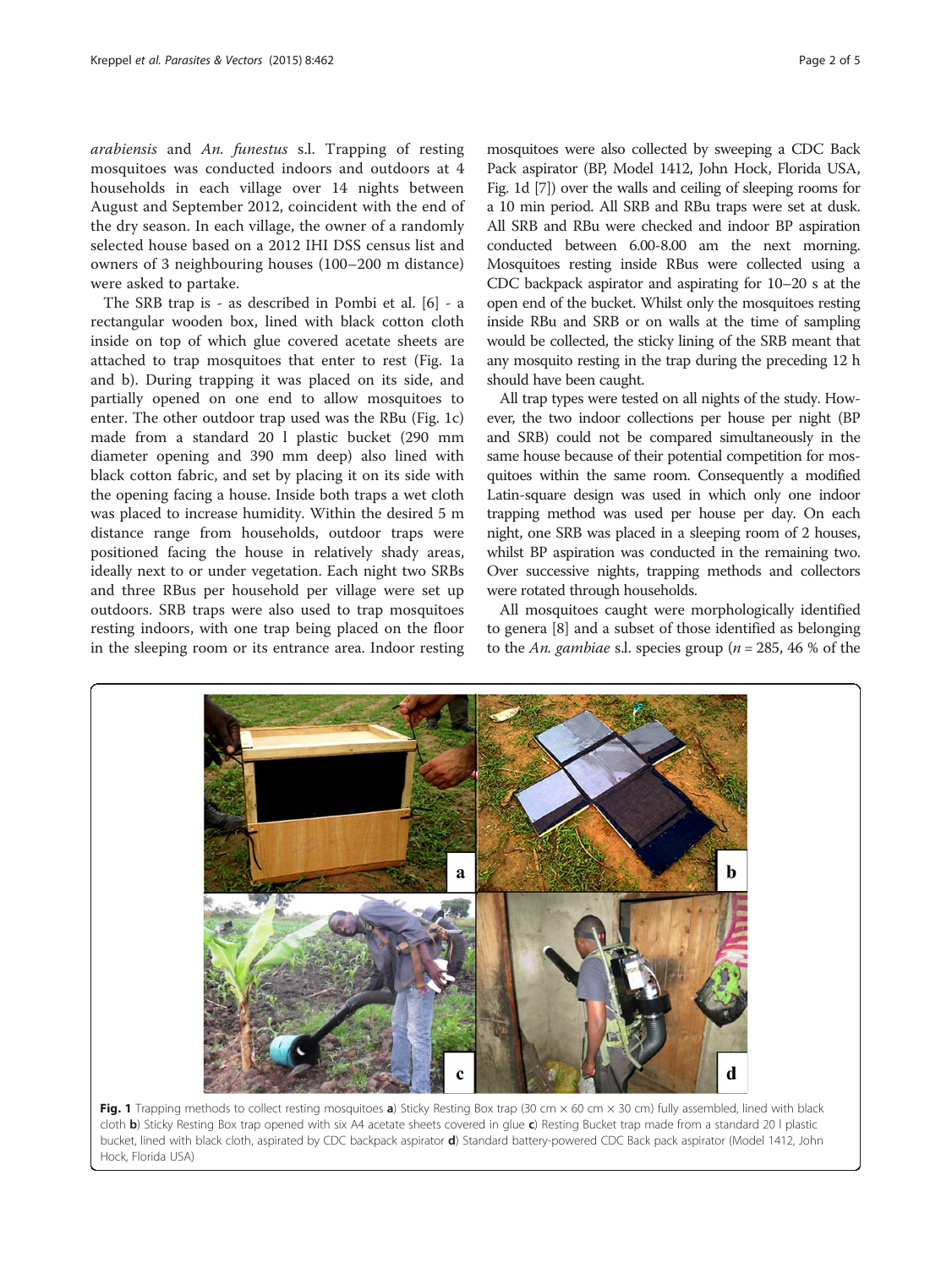Table 1 Total counts of mosquitoes collected by species per trap type regardless of number of traps

| Outdoors |            | Indoors   |            |
|----------|------------|-----------|------------|
| RBu      | <b>SRB</b> | <b>BP</b> | <b>SRB</b> |
| 514      | 17         | 83        |            |
| 152      | 3          | 69        |            |
| 443      | 490        | 734       | 70         |
| 1109     | 510        | 886       | 75         |
|          |            |           |            |

total) were identified to species level by PCR [[9\]](#page-4-0). Before the study began, permission of community leaders in all four villages was sought and informed consent obtained from each head of household where trapping was conducted. Ethical approval and research clearance was obtained from the institutional review board of Ifakara Health Institute in Tanzania (IHI/IRB/No. A50) and the Medical Research Coordination Committee of the National Institute of Medical Research in Tanzania (NIMR/HQ/ R.8c/Vol.ii/125).

Statistical analysis was conducted to compare the mean abundance of malaria vectors and Culicinae captured per night by each trapping method using the statistical software R [[10](#page-4-0)]. Separate analyses were done for mosquitoes caught indoors (SRB vs BP) and outdoors (SRB vs RBu). Variation in the proportion of malaria vectors (combining An. gambiae s.l. and An. funestus s.l.) within the total mosquito catch was investigated. Generalised linear mixed effects models (GLMM, package lme4 in R) were used, fitting trap type as fixed effect, and night, date and house as random effects.

## Results and discussion

Forty six percent of the An. gambiae s.l. sample were molecularly analysed and all were identified as An. arabiensis. As this finding matches other observations indicating that >93 % of An. gambiae s.l. from the Kilombero Valley are An. arabiensis [\[11](#page-4-0)], it was assumed that all An. gambiae s.l. caught in this study represent An. arabiensis.

In total, 619 An. gambiae s.l. and 1737 Culicinae mosquitoes were captured (Table 1). All traps predicted similar geographical trends in mosquito abundance with

numbers estimated as being highest in Lupiro, followed by Minepa and Kidugalo and lastly Sagamaganga.

Outdoors, the RBu collected significantly more malaria vector species per trap per night than the SRB (Table 2, >20–35 more An. arabiensis and An. funestus s.l., respectively) while the SRB caught approximately 1.25 times more Culicinae than the RBu (Table 1). Controlling for random variation between villages, the RBu was estimated to be significantly more efficient at sampling An. arabiensis ( $\chi^2$  = 15.01, p < 0.001) and An. funestus s.l. ( $\chi^2$  = 13.3, p = 0.002) than the SRB, which in turn collected significantly more *Culicinae* than the RBu ( $\chi^2$  = 4.99, p = 0.02; Table 2).

Indoors, the SRB was much less efficient in sampling An. arabiensis than the Back Pack Aspiration (BP), and failed to capture a single An. funestus s.l. (Table 1). Regardless of trap type, malaria vectors constituted a minority of indoorresting mosquitoes (17 % or less, Table 1). The proportion of vectors estimated caught in BP collections was ~6 times higher than in SRB.

The BP caught approximately 20 times more An. arabiensis per collection than the SRB, 1.7 times more An. funestus s.l. and 24 times more Culicinae (Table [3](#page-3-0)), with significant differences for An. arabiensis ( $\chi^2$  = 5.01,  $p = 0.02$ ), An. funestus s.l. ( $\chi^2 = 6.73$ ,  $p = 0.009$ ) and *Culicinae*  $(\chi^2 = 6.37, p = 0.01).$ 

Our finding that An. arabiensis was caught resting mainly outdoors is in line with its known exophilic behaviour [[12](#page-4-0)–[14](#page-4-0)], as was the observation that the more endophilic An. funestus s.l. [\[15, 16\]](#page-4-0) was primarily caught indoors. However, the SRB only caught An. funestus s.l. outdoors, as also found in Burkina Faso [\[6\]](#page-4-0). Whilst SRB caught very few malaria vectors, it caught a much higher abundance of Culicinae than either RBu (outdoors) or BP (indoors), with the majority being gravid females. This is in agreement with findings from Burkina Faso, where SRB showed high performance in collecting *Culicinae* [\[6](#page-4-0)]. A potential explanation for the attraction of gravid Culicinae to the SRB could be the scent of the glue (polybutylene based adhesives are used in oviposition traps [\[17, 18](#page-4-0)]) which may mimic oviposition odour cues used by these species [[19](#page-4-0)]. Findings such as by Lindh et al. [[20](#page-4-0)] indicate that odour cues are very species specific. This is also supported by results from

Table 2 Predicted mean abundance of mosquito groups per trap per night caught outdoors

| Village      | Predicted abundance of mosquitoes per trap per night outdoors |                      |                       |                     |                     |                        |  |
|--------------|---------------------------------------------------------------|----------------------|-----------------------|---------------------|---------------------|------------------------|--|
|              | An. arabiensis                                                |                      | An. funestus s.l.     |                     | Culicinae           |                        |  |
|              | <b>SRB</b>                                                    | RBu                  | <b>SRB</b>            | <b>RBu</b>          | <b>SRB</b>          | RBu                    |  |
| Kidugalo     | $*$                                                           | $0.03(0.004 - 0.19)$ | $\ast$                | $0.39(0.15-0.98)$   | $0.0004(40-0.34)$   | $0.0003(0-0.22)$       |  |
| Lupiro       | $0.12(0.03 - 0.46)$                                           | 3.71 (1.47-9.32)     | $\Omega$              | 1.52 (0.49-4.64)    | 12.11 (4.45-32.9)   | 7.21 (2.75-18.84)      |  |
| Minepa       | $0.39(0.2-0.75)$                                              | $6.42(4.42 - 9.31)$  | $0.35(0.16-0.74)$     | $0.68(0.2 - 2.29)$  | 1.79 (0.56-5.68)    | $0.82$ $(0.27 - 2.45)$ |  |
| Sagagmaganga | $\ast$                                                        | $0.16(0.04 - 0.66)$  | $*$                   | $0.004(0 - 158.48)$ | $0.000003(0-0.05)$  | $0.00007(0-1)$         |  |
| Total        | $0.03$ $(0.002 - 0.32)$                                       | $0.65(0.06-6.69)$    | $0.007(0.002 - 0.02)$ | $0.25(0.11-0.54)$   | $0.34(0.03 - 3.05)$ | $0.27(0.03 - 2.42)$    |  |

Numbers in brackets represent 95 % confidence interval. Asterisks indicate where no mosquitoes were caught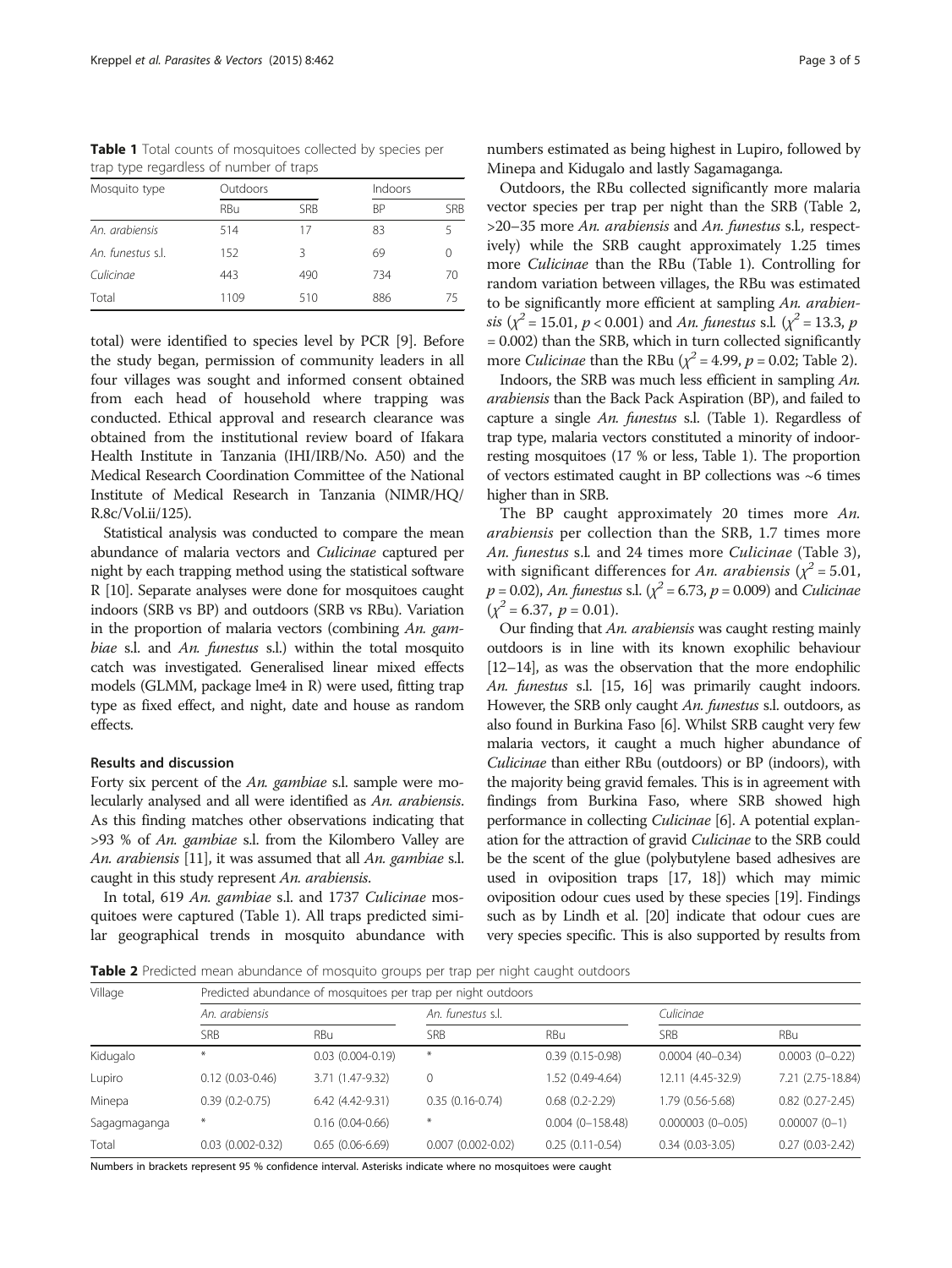| Village     |                        | Predicted abundance of mosquitoes per trap per night indoors |            |                     |                     |                     |  |
|-------------|------------------------|--------------------------------------------------------------|------------|---------------------|---------------------|---------------------|--|
|             | An. arabiensis         |                                                              |            | An. funestus s.l.   | Culicinae           |                     |  |
|             | <b>SRB</b>             | <b>BP</b>                                                    | <b>SRB</b> | <b>BP</b>           | <b>SRB</b>          | <b>BP</b>           |  |
| Kidugalo    | $\ast$                 | $0.16(0.02 - 1.13)$                                          | $*$        | 1.84 (0.8-4.19)     | $\ast$              | 1.85 (0.7-4.83)     |  |
| Lupiro      | $0.83$ $(0.22 - 3.08)$ | $9.33(3.36-25.8)$                                            | $\ast$     | 4.3 (1.15-15.98)    | 10.5 (4.98-22.11)   | 52.9 (25.61-109.24) |  |
| Minepa      | $*$                    | 2.8 (0.88-8.89)                                              | $\ast$     | $0.56(0.08-3.89)$   | $0.71(0.18-2.74)$   | 21.9 (7.59-63.11)   |  |
| Sagamaganga | $*$                    | $0.12(0.01 - 0.85)$                                          | $\ast$     | $0.32(0.02 - 4.09)$ | $0.28(0.02 - 3.79)$ | 8.9 (3.54-22.35)    |  |
| Total       | $0.04(0 - 0.42)$       | $0.82(0.06-6.31)$                                            | $*$        | $1.77(0.6-5.2)$     | $0.31(0.05-1.77)$   | 7.52 (1.5-37.51)    |  |

<span id="page-3-0"></span>Table 3 Predicted mean abundance of mosquito groups per trap per night caught indoors

Numbers in brackets represent 95 % confidence interval. Asterisks indicate where no mosquitoes were caught

Thailand showing high *Culex spp.* collections with an oviposition trap for Aedes equipped with glue utilised in the SRB [\[21, 22](#page-4-0)]. The performance of the SRB for capturing An. gambiae s.l. indoors was relatively low here  $(-4, %$ relative to the BP) in comparison to what was found in a previous study in Burkina Faso (~16 %, [\[6\]](#page-4-0)). Previous studies of sampling methods for mosquitoes have also shown high spatial variability in relative trap performance [[23](#page-4-0)–[26](#page-4-0)] which highlights the need to evaluate traps in different geographical settings. Potential reasons for the apparent differences in the performance of the SRB in Burkina Faso and Tanzania include differences in species composition within the An. gambiae s.l. complex and study design. While data was collected from two sites over 2 years in Burkina Faso, collections were made over 14 trap nights in Tanzania and fewer traps were used. The SRB was positioned facing the house in both studies, but in Burkina Faso the trap was just centimetres from the wall, while it was set at a distance of 5 m in Tanzania.

### Conclusion

We conclude that currently in the Kilombero Valley in Tanzania, the most efficient means among those tested of sampling resting malaria vectors is the RBu and BP for outdoor and indoor settings respectively, with the SRB performing considerably worse in both resting habitats. In addition to higher relative sampling efficiency, practical advantages of the RBu are its negligible impact on the environment relative to other methods and being the most convenient trap in terms of transport, set up and maintenance. However, despite lower relative sampling efficiency, the SRB retains unique features that could be advantageous. Specifically, the SRB alone can be used for passive sampling over several days without the need for regular checking, thus increasing its performance in terms of mosquitoes collected without an increase of human effort in the field [\[6](#page-4-0)]. Additionally, SRB could be recommended in studies where *Culicinae* are the primary target.

Within the Kilombero Valley where An. arabiensis is the predominant vector, RBu traps have shown to be an efficient, low cost sampling method for outdoor resting mosquitoes. We believe this method has strong promise

to be further developed into a standardised sampling tool and encourage further investigation of its potential use in a wider range of African settings.

#### Abbreviations

SRB: Sticky resting box; RBu: Resting Bucket; BP: Back pack aspiration.

#### Competing interests

The authors declare that they have no competing interests.

#### Authors' contributions

The study was conceived by HMF and KSK. DM participated in its design. The field sampling was coordinated and carried out by KSK. KSK, PCDJ, NJG, MP and HMF analysed the results and drafted the manuscript. All authors contributed to and approved the final manuscript.

#### Acknowledgements

We would like to thank Alessandra de la Torre and Gerry F. Killeen for their advice and valuable comments on the manuscript. We are grateful to the laboratory at the University of California Davis and Prof. Greg Lanzaro for their contribution to the testing of samples. We are indebted to the field technicians in Ifakara, Tanzania, Mr. Kilalangongono, Mr. Kihonda, and Mr. Magazini for their help with data collection. Thanks also to S.J. Moore for constructive input during the manuscript writing. We also thank the inhabitants of Kidugalo, Lupiro, Minepa and Sagamaganga for their collaboration during field sampling. Financial support was provided by EU-FP7 grant no: 265660 "Avec Net" and National Institutes of Health grant R01AI085175-03.

#### Author details

<sup>1</sup>Institute of Biodiversity, Animal Health and Comparative Medicine, University of Glasgow, Glasgow, UK. <sup>2</sup>Environmental Health and Ecological Sciences group, Ifakara Health Institute, Dar-es-Salaam, Tanzania. <sup>3</sup>Dipartimento di Sanità Pubblica e Malattie Infettive, Università di Roma "Sapienza", Rome, Italy.

#### Received: 25 June 2015 Accepted: 1 September 2015 Published online: 17 September 2015

#### References

- 1. WHO. Manual on practical entomology in Malaria part 2: methods and techniques. 1975.
- 2. Silver JB. Mosquito Ecology Field Sampling Methods. The Netherlands: Springer; 2008. p. 1498
- 3. Sikulu M, Govella N, Ogoma S, Mpangile J, Kambi S, Kannady K, et al. Comparative evaluation of the Ifakara tent trap-B, the standardized resting boxes and the human landing catch for sampling malaria vectors and other mosquitoes in urban Dar es Salaam. Tanzania Malaria J. 2009;8:197.
- 4. Kweka E, Mwang'onde B, Kimaro E, Msangi S, Massenga C, Mahande A. A resting box for outdoor sampling of adult Anopheles arabiensis in rice irrigation schemes of lower Moshi, northern Tanzania. Malaria J. 2009;8:82.
- 5. Odiere M, Bayoh M, Gimnig J, Vulule J, Irungu L, Walker E. Sampling outdoor, resting Anopheles gambiae and other mosquitoes (Diptera: Culicidae) in western Kenya with clay pots. J Med Entomol. 2007;44:14–22.